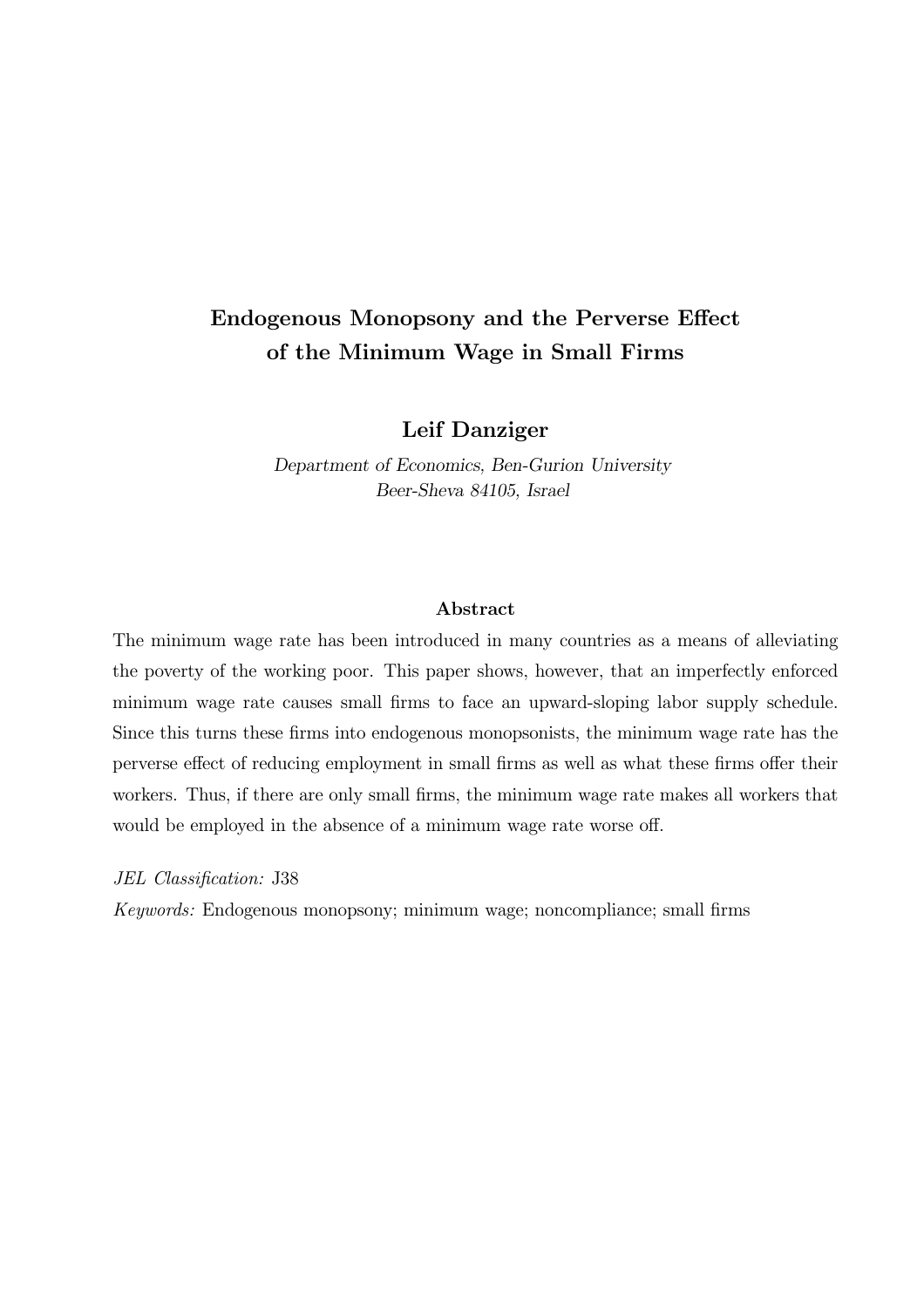## 1 Introduction

At least since Robinson (1933), it has been recognized that under monopsony a minimum wage rate may increase both the wage rate and employment. The logic is that with an upward-sloping labor supply schedule, the marginal labor cost exceeds the wage rate and thus equals the value of the marginal product of labor at a wage rate that is below the competitive level (which is where the wage rate equals the value of the marginal product of labor). As a consequence, a minimum wage rate that is set above the monopsony wage rate effectively makes the initial part of the labor supply schedule horizontal, and may therefore reduce the marginal labor cost and increase employment.

The practical relevance of the minimum wage rate as a wonder drug for improving the lot of low-pay workers employed by monopsonists is, however, very limited today as geographic mobility has rendered the isolated company town a thing of the past. In a developed economy, the typical minimum-wage worker can be found in an urban area working in the retail trade sector where both the demand and supply side of the labor market are arguably as competitive as they can get.<sup>1</sup>

The purpose of this paper is to turn Robinson's insight on its head and show that the introduction of a minimum wage rate in a competitive labor market will lead small firms to become endogenous monopsonists to the detriment of the welfare of their workers. Specifically, we develop a model which demonstrates that a minimum wage rate will cause a small firm to face an upward-sloping labor supply schedule, and, consequently, to reduce both what it offers to employed workers and the size of its workforce. The reason is that the enforcement of the minimum wage rate is imperfect and is mostly based on inspections prompted by worker complaints.<sup>2</sup> However, underpaid workers do often not file a complaint,

<sup>1</sup> Card and Krueger (1995), however, suggest that low-pay labor markets are monopsonistic in order to explain their empirical finding that minimum wage increases do not lead to decreases in the employment of the affected workers. See also Neumark and Wascher (1994, 2000), Dickens et al. (1999), and Card and Krueger (2000).

<sup>2</sup> In the U.S. about 84% of the compliance actions carried out in 2008 by the Employment Standards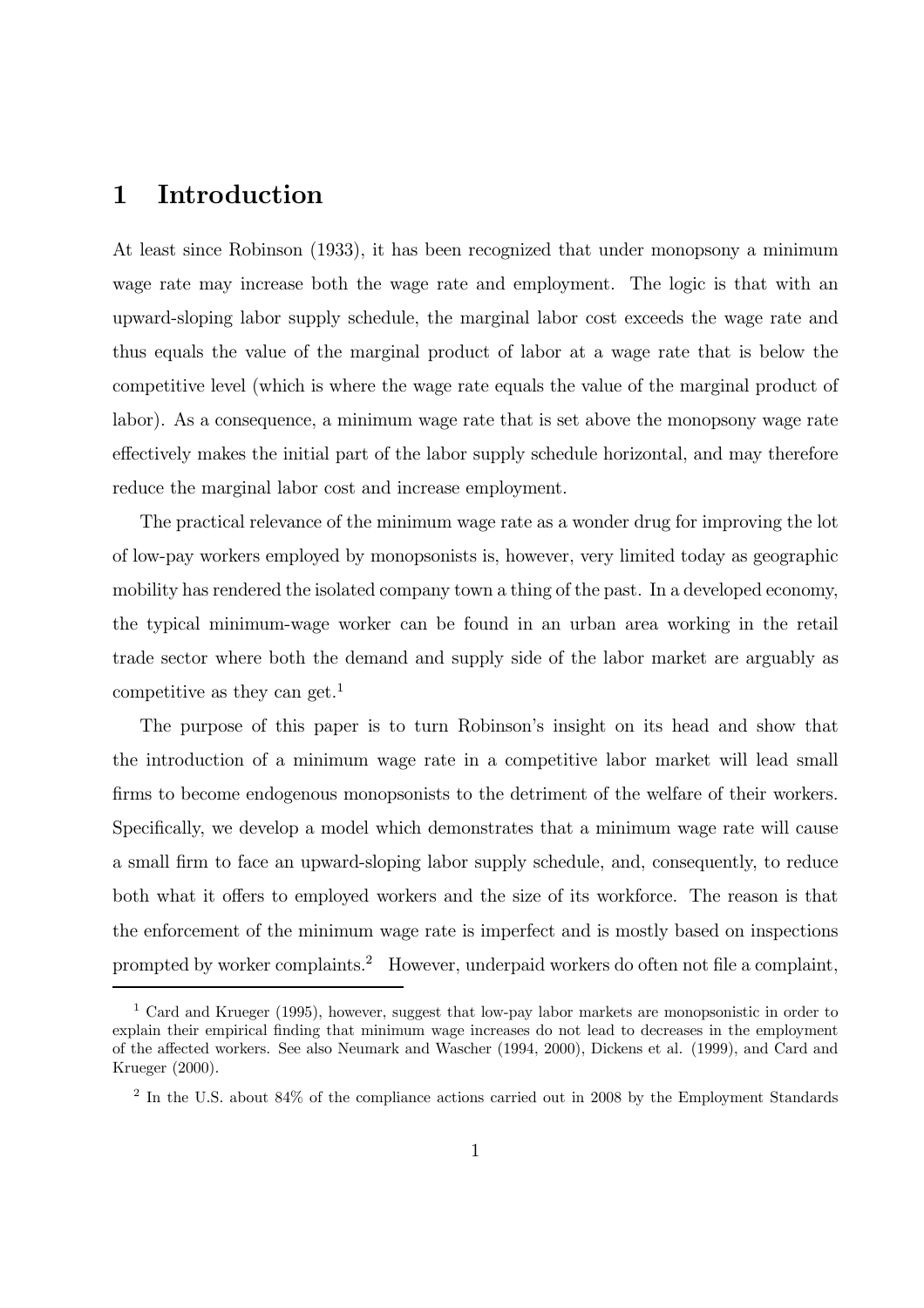probably out of ignorance or fear of reprisal by the employer or coworkers.<sup>3</sup> Moreover, due to the limited number of inspectors, not all complaints trigger a thorough inspection. Thus, even in the U.S. where the minimum wage rate is relatively low, noncompliance is surprisingly widespread. To illustrate, in their seminal study based on the Current Population Survey, Ashenfelter and Smith (1979) estimate that the overall compliance rate in the U.S. is only 60%, and that the compliance rate for 17-19 year-old males is a mere 35%. In a more recent study based on the U.S. Department of Labor survey of the apparel industry in the Los Angeles area, Weil (2005) documents that as much as 27% of all the workers are paid less than the minimum wage rate. Similarly, using a recent Current Population Survey, Cortes (2005) finds that the compliance rate is only 28% for native males and goes down to 20% for immigrant males.<sup>4</sup>

In our model, a firm that is caught paying an endogenously determined subminimum wage rate is punished by being forced to pay workers back wages and awards, and perhaps also a fine. Therefore, when deciding what to pay a worker, a firm will compare the minimum wage rate to the expected labor cost, which is the subminimum wage rate plus the probability of the firm being caught multiplied by the penalty. If the minimum wage rate does not exceed the expected labor cost, the firm will pay the minimum wage rate; otherwise it will choose to pay only the subminimum wage rate.

Since, as mentioned, most inspections of minimum wage infractions are motivated by

Administration's Wage and Hour Division (for minimum wage and overtime violations) were motivated by worker complaints (based on U.S. Department of Labor, 2008). Of course, not every complaint is justified.

<sup>&</sup>lt;sup>3</sup> The typical underpaid worker in the U.S. is an (illegal) immigrant or belongs to some other disadvantaged group. Furthermore, the Wage and Hour Division will not take legal action unless the worker is willing to testify in open court.

<sup>&</sup>lt;sup>4</sup> There is even less enforcement in developing countries, presumably due to their meager resources. Thus, 36% of workers in Trinidad and Tobago earn less than the minimum wage rate (Strobl and Walsh, 2003); 35.7% of all private sector workers in Costa Rica earn less than 95% of the minimum wage rate (Gindling and Terrell, 2005); 8.4% of the workforce in Brazil earn less than the minimum wage rate (Neumark et al., 2006); 21% of regular workers in Indonesia are paid below the minimum wage rate (Bird and Manning, 2008); 32.4% of workers in Honduras earn less than 90% of the minimum wage rate (Gindling and Terrell, 2009); and about 40% of the population in Paraguay, Ecuador, Guyana, Nicaragua, and Columbia earn less than 95% of the minimum wage rate (Kristensen and Cunningham, 2006).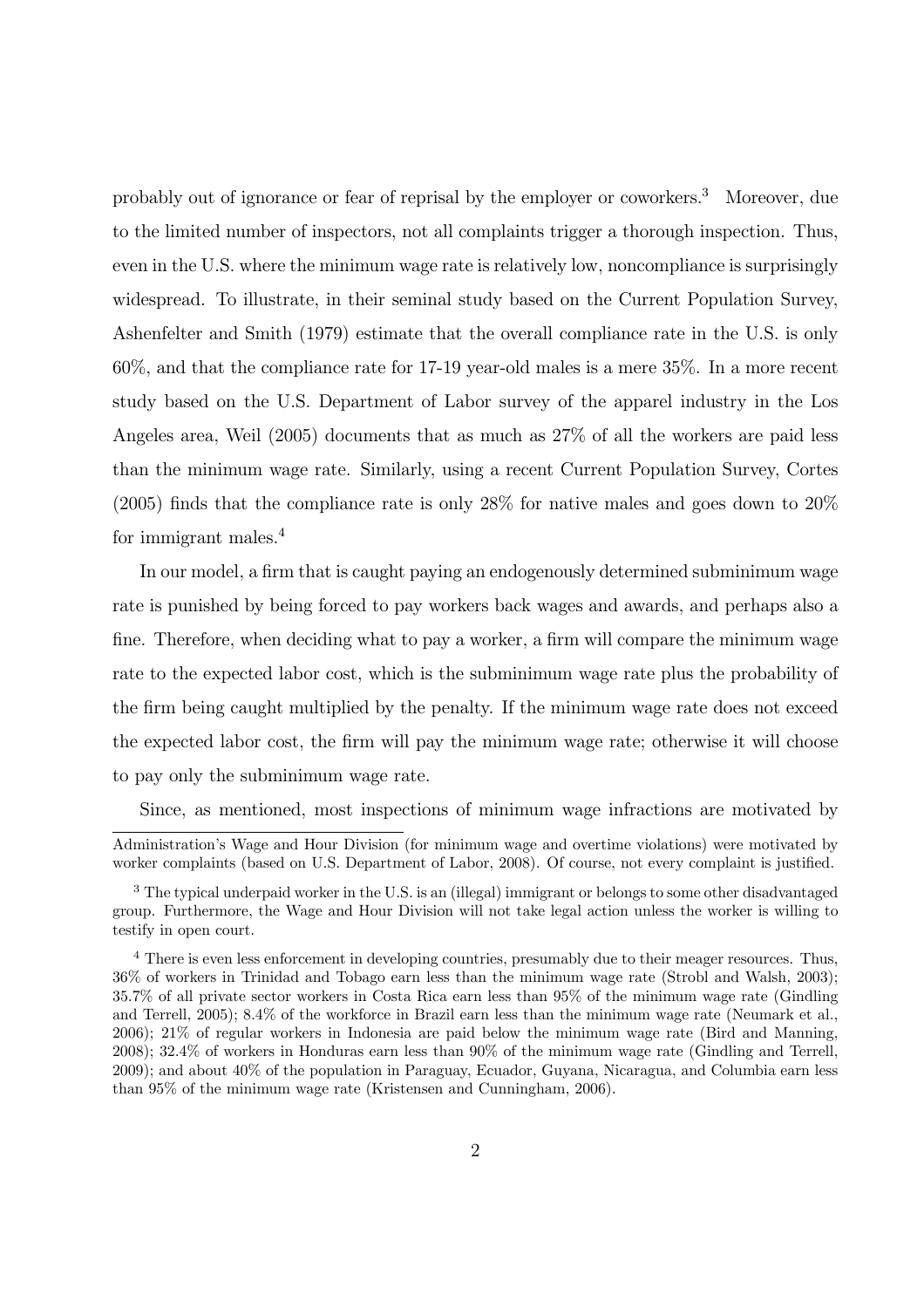worker complaints, the probability of detection increases with the size of a firm's workforce. Hence, even in the absence of a fine for a noncomplying firm, if the expected labor cost were to remain unchanged when the firm's workforce increases, the subminimum wage rate would have to decrease. This would cause an increase in the total pay from a noncomplying firm that is caught, with the result that the riskiness of the actual payment to each worker increases with the size of the workforce. In order to compensate the risk-averse workers for the additional risk, therefore, the expected labor cost cannot remain unchanged but must increase with the size of the firm's workforce. If a noncomplying firm is also punished by having to pay a fine, or if the workers underestimate the likelihood that they will receive back wages and awards, then this would also cause the size of the firm's workforce to have a positive effect on the expected labor cost.<sup>5</sup>

The positive relationship between the expected labor cost and the size of the firm's workforce entails that a noncompliant firm has effectively become a monopsonist.<sup>6</sup> Thus, the larger the firm, the higher is the expected labor cost that will eventually reach the minimum wage rate. It follows then that large firms (which are the more productive firms) will comply with the minimum wage rate, while small firms (which are the less productive firms) will cheat and attempt to pay less. Empirically, for the U.S. this is supported by Weil (2005) who finds that the smaller the firm, the more likely it is to pay less than the minimum wage rate.<sup>7</sup> The model also provides a reason for differentiating the minimum

<sup>5</sup> Ashenfelter and Smith (1979), Grenier (1982), and Chang and Ehrlich (1985) have studied the implications of an imperfectly enforced minimum wage rate for employment, assuming that the probability of detection is independent of firm size and that the subminimum wage rate is exogenous. In Yaniv (2001) the probability of detection depends on the number of underpaid workers, and in Basu et al. (2009) the probability of detection and the subminimum wage rate are endogenous. Danziger (2009) considers the effects of an imperfectly enforced minimum wage rate on working hours and welfare.

<sup>6</sup> Search costs and informational asymmetries may also generate a positive relationship (Mortensen and Pissarides, 1994; Rebitzer and Taylor, 1995; Bhaskar et al., 2002; Flinn, 2006; and Basu et al., 2009).

<sup>7</sup> For developing countries, Strobl and Walsh (2003) find that in Trinidad and Tobago the proportion of workers that earn less than the minimum wage rate is about four times higher in small firms than in large firms, and Gindling and Terrell (2005, 2009) find that in Costa Rica and Honduras the proportion of workers that earn less than the minimum wage rate is about double in small firms than in large firms.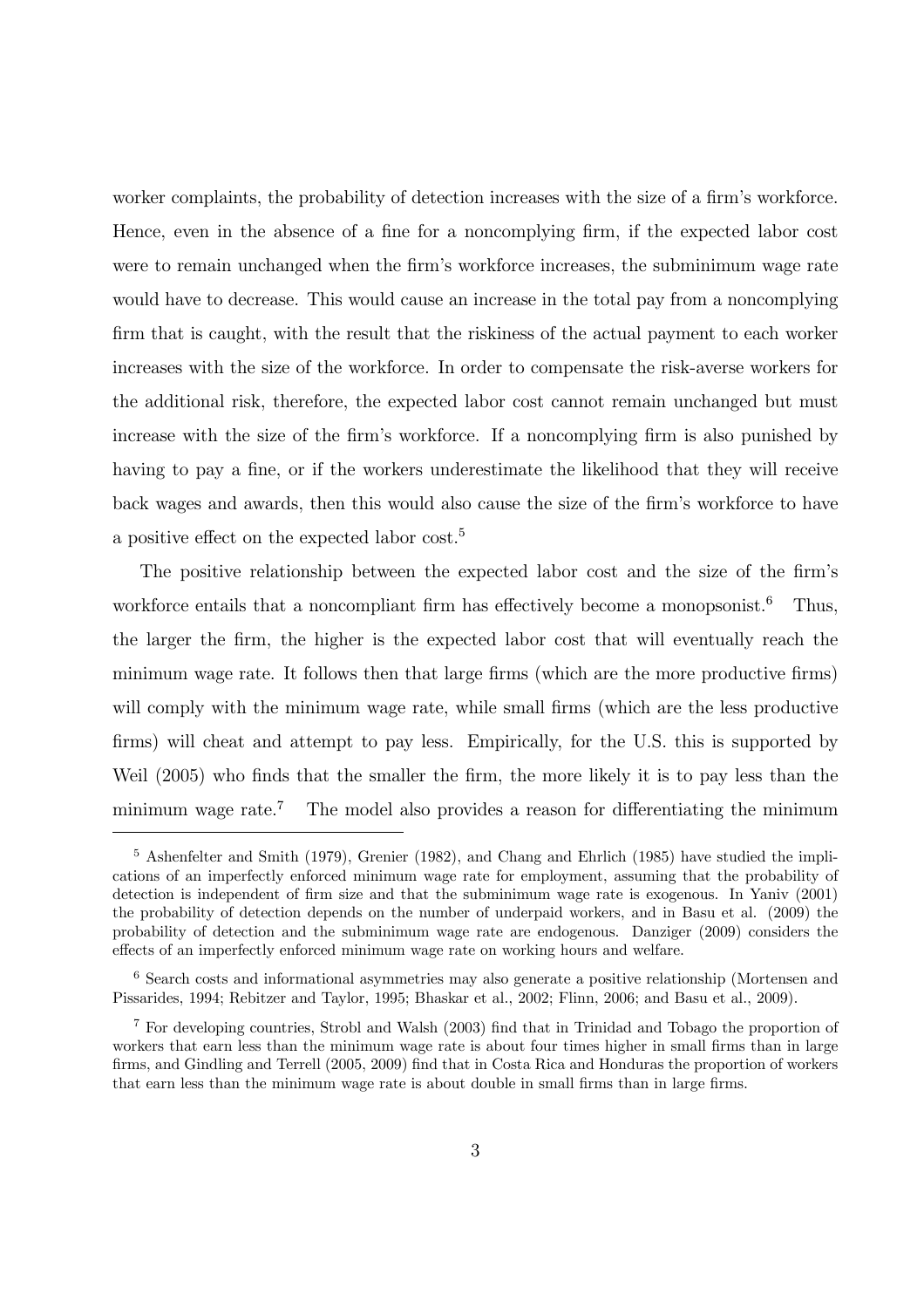wage rate by firm size as implemented in the U.S. by Iowa, Minnesota, and West Virginia (which have state minimum wage rates that are higher for large than for small firms), and in some developing countries, e.g., Columbia, Honduras, and Panama. The minimum wage rate in many other countries, e.g., Argentina, Greece, and Ireland, depends on the sector or occupation, which could serve as a proxy for firm size.

Accordingly, our model shows that the existence of an imperfectly enforced minimum wage rate in an otherwise competitive labor market provides small firms with endogenous monopsony power, which results in the minimum wage rate having the perverse effect of reducing both the employment in small firms and the well-being of those workers that do get employed in these firms. In particular, if all the firms are small, then all the workers that would be employed in the absence of a minimum wage rate are made worse off by the minimum wage rate.

#### 2 The Competitive Benchmark

In a low-pay labor market, there is a positive continuum of risk-averse workers each of whom can supply one unit of homogenous labor to a firm. Letting  $w$  denote the wage rate, an employed worker's utility is  $U(w)$ , where  $U'(w) > 0$  and  $U''(w) < 0$ . The workers' reservation wage rates are positive, and the density of workers with the reservation wage rate y is  $\psi(y) \geq 0$ . Hence, the aggregate labor supply is a continuous and weakly increasing function of w given by  $S(w) \equiv \int_0^w \psi(y) dy$ .<sup>8</sup>

There is also a positive continuum of risk-neutral firms. A firm's production function is  $af(n)$ , where  $a > 0$  is the firm's idiosyncratic productivity factor, n is the employment in the firm, and  $f(n)$  is a common function for all firms satisfying  $f(0) = 0$ ,  $f'(n) > 0$ ,  $f''(n) < 0$ , and  $f'(0) = \infty$ . The density of firms with the idiosyncratic productivity factor a is  $\eta(a) > 0$  with support  $(0, \overline{a}]$ , where  $\overline{a} > 0$ . The firms are price takers in the output

<sup>&</sup>lt;sup>8</sup> It is only weakly increasing because  $\psi(y)$  may not always be positive.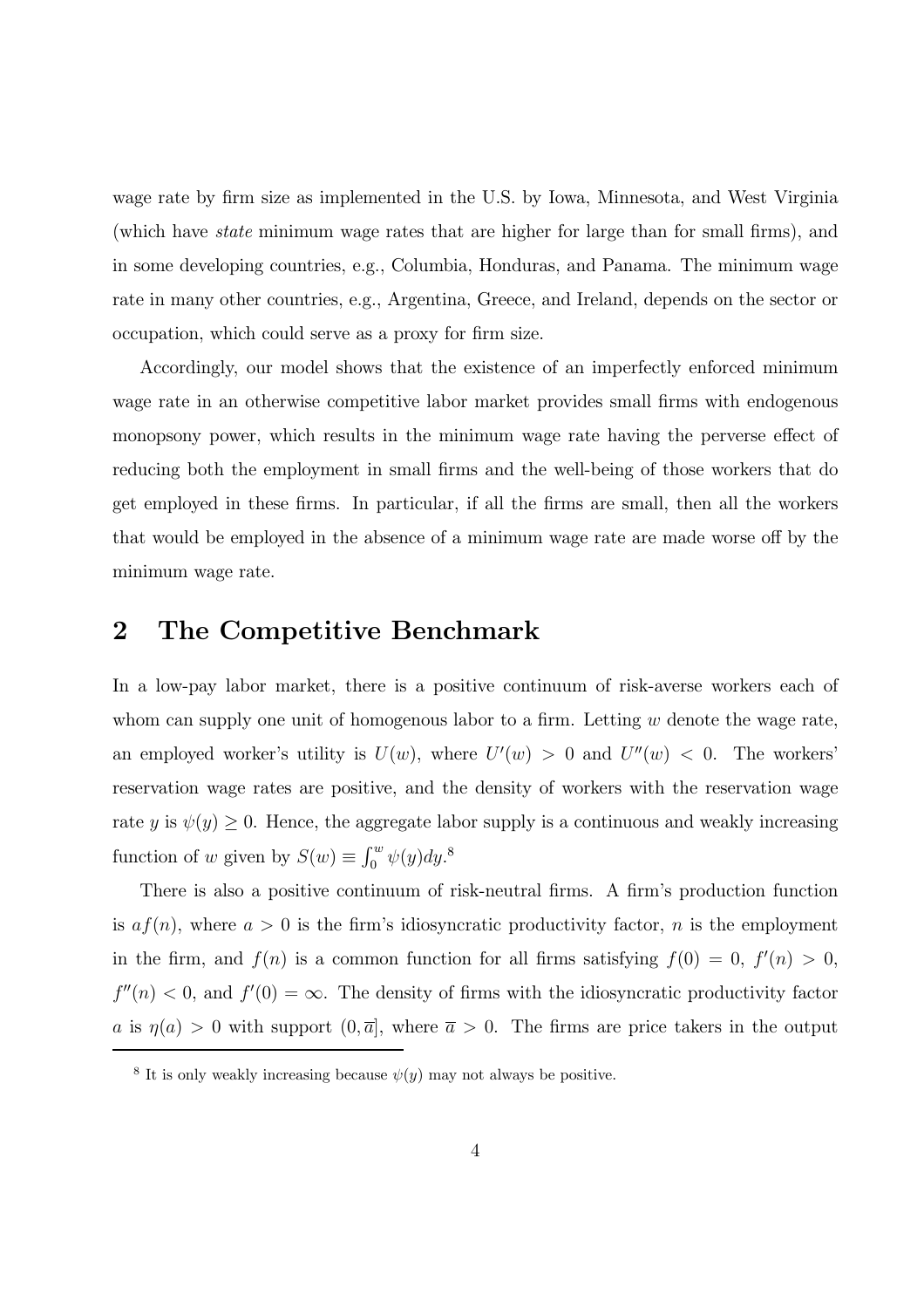market, and the price of output is fixed and equal to unity. In the absence of a minimum wage rate, a firm maximizes its profit by setting the value of the marginal product equal to the wage rate, i.e., its employment satisfies  $af'(n) = w$ . The firm's labor demand is therefore  $h(w/a)$ , where h denotes the inverse of  $f'(n)$ , and  $f''(n) < 0$  implies that  $h'(w/a) < 0$ . Thus, the aggregate labor demand is a continuous and decreasing function of w given by  $D(w) \equiv$  $\int_0^{\overline{a}} h(w/a)\eta(a)da.$ 

To serve as a benchmark, we define a competitive equilibrium in the absence of a minimum wage rate:

Definition: The labor market is in a competitive equilibrium if the wage rate is such that the aggregate labor supply equals the aggregate labor demand.

We now establish:

**Proposition 1:** In the absence of a minimum wage rate, there exists a unique wage rate,  $w^*$ , for which the labor market is in a competitive equilibrium.

**Proof:** The positive reservation wage rates entail that  $S(0) = 0$ , which assures that  $S(w)$  $D(w)$  at low wage rates, while  $f'(0) = \infty$  entails that  $\lim_{w \to \infty} D(w) = 0$ , which assures that  $S(w) > D(w)$  at high wage rates. Since  $S(w)$  is continuous and weakly increasing in w and  $D(w)$  is continuous and decreasing in w, there is then a unique wage rate w<sup>\*</sup> such that  $S(w^*) = D(w^*).$ 

Thus, in the absence of a minimum wage rate, there exists a unique competitive wage rate for which the aggregate labor supply is equal to the aggregate labor demand, and the labor market is in a competitive equilibrium.

#### 3 The Minimum Wage Rate

We now assume that the labor market is not competitive due to the existence of a statutory minimum wage rate  $m$  that exceeds the competitive wage rate. Enforcement of the minimum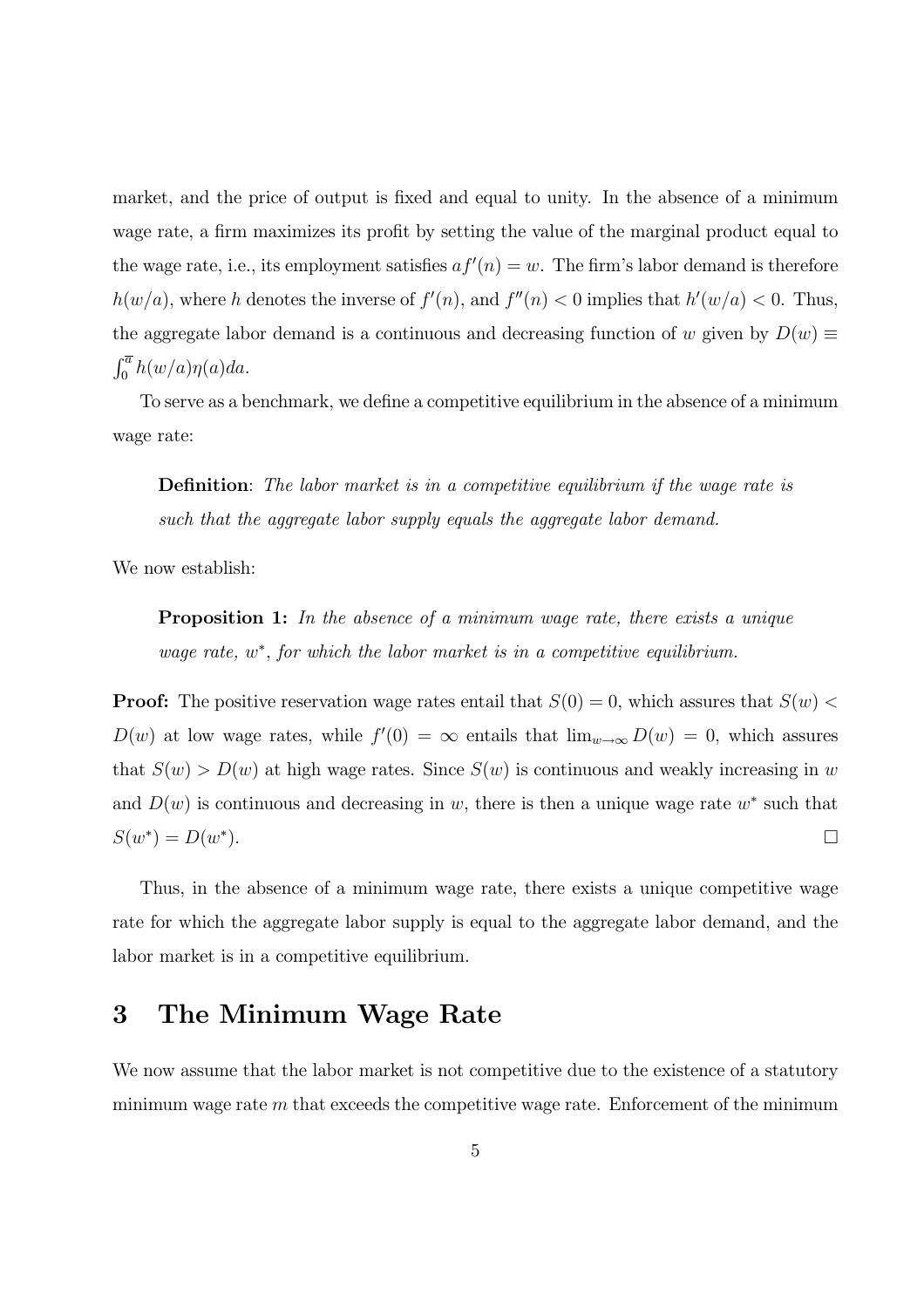wage rate is, however, imperfect and to some extent relies on discontented workers filing a complaint with the enforcement authority. Since it is impossible to know beforehand whether any particular worker will complain, we assume only that the probability that a noncomplying firm will be inspected increases with the size of the firm's workforce (until the probability reaches one). More formally, if  $\phi(n)$  denotes the probability of inspection, then  $\phi(0) = 0, \, \phi'(n) > 0$  if  $\phi(n) < 1$ , and  $\phi'(n) = 0$  if  $\phi(n) = 1$ .

If the firm is inspected and found guilty of underpayment, i.e.,  $m - w > 0$ , then the firm will be compelled to pay its workers back wages and awards that combined equal  $\beta > 0$  times the underpayment. The firm may also be forced to pay a fine equal to  $\kappa \ge 0$ times the underpayment. We assume that  $p \equiv \beta + \kappa > 1$  so that the total penalty  $p(m - w)$ increases faster than the underpayment. Thus, the firm would be deterred from underpaying if detection were certain.

In order to determine whether a firm will pay workers the full minimum wage rate or only a subminimum wage rate, let  $w_n$  denote the lowest subminimum wage rate that a firm would need to pay in order to attract  $n$  workers. If the firm is inspected, it would also have to pay the penalty  $p(m-w_n)$ , so that the actual labor cost to the firm will be  $w_n^+ \equiv w_n + p(m-w_n)$ . As the firm is risk neutral, it is concerned with the expected labor cost, which, for a firm that hires *n* workers at the subminimum wage rate  $w_n$ , is given by

$$
\overline{w}_n \equiv [1 - \phi(n)]w_n + \phi(n)w_n^+ \n= [1 - \phi(n)p]w_n + \phi(n)pm.
$$

Thus, the firm will pay the minimum wage rate if the expected labor cost is at least equal to the minimum wage rate, i.e., if  $[1 - \phi(n)p]w_n + \phi(n)pm \ge m \Leftrightarrow \phi(n)p \ge 1$ , which states that the likelihood that a noncomplying firm will be punished multiplied by the penalty rate  $p$  is at least equal to one. On the other hand, the firm will pay a subminimum wage rate if the expected labor cost is less than the minimum wage rate, i.e., if  $\phi(n)p < 1$ . Since  $\phi(n)$  increases in n (if  $\phi(n) < 1$ ), there exists a critical firm size  $\hat{n} \equiv \phi^{-1}(1/p)$  such that  $\phi(n)p \geq 1$  as  $n \geq \hat{n}$ . Thus, firms that employ  $\hat{n}$  workers are indifferent between paying the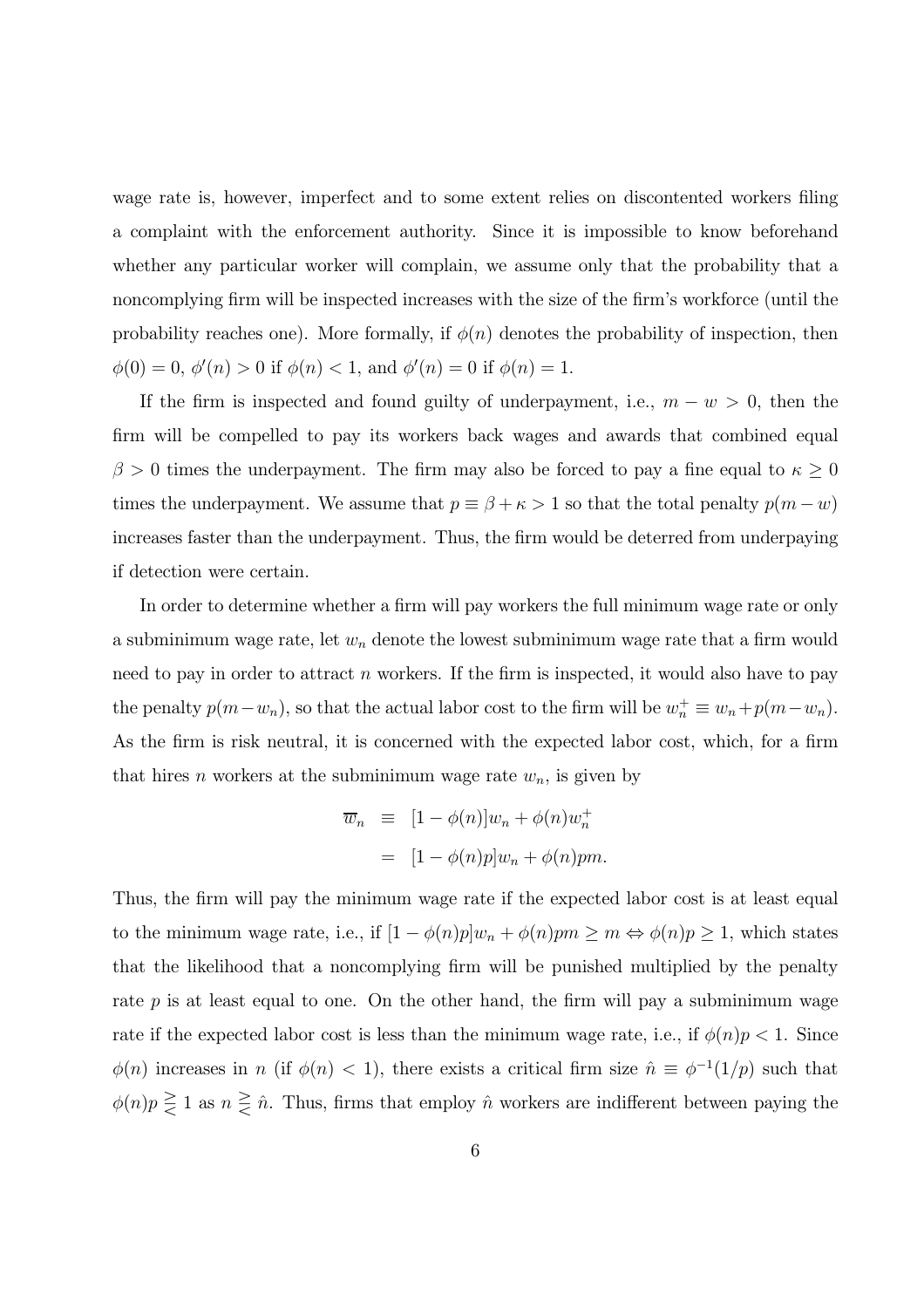minimum wage rate and paying the subminimum wage rate. However, large firms, i.e., firms that employ more than  $\hat{n}$  workers, will pay the minimum wage rate, while small firms, i.e., firms that employ less than  $\hat{n}$  workers, will pay a subminimum wage rate.

It is apparent from its definition that the critical firm size varies inversely both with the probability that a violating firm will be inspected for a given size of its workforce and with the severity of the penalty for a firm that is caught. However, the critical firm size is independent of all the other model parameters, including the magnitude of the minimum wage rate, since paying a subminimum wage rate is always associated with an expected wage cost that exceeds the minimum wage rate if  $\phi(n)p > 1$ , and less than the minimum wage rate if  $\phi(n)p < 1$ . In contrast, as we shall see below, a firm's choice of whether to become large or small, as well as the actual subminimum wage rate and employment in a small firm, are also influenced by other parameters.

#### 4 Endogenous Monopsonists

If a small firm that employs  $n$  workers is inspected and consequently forced to pay workers back wages and awards, then a worker's total pay will be  $b_n \equiv w_n + \beta(m - w_n)$ . If there is no fine, i.e.,  $\kappa = 0$ , then  $b_n = w_n^+$ , while if the firm must also pay a fine, i.e.,  $\kappa > 0$ , then  $b_n < w_n^+$ . As workers may underestimate the probability that they will receive back wages and awards, we assume that the workers perceive that the probability is  $\epsilon\phi(n)$ , where  $\epsilon \in [0, 1]^9$  Hence, a worker's (perceived) expected utility from employment in a small firm with *n* workers is  $[1 - \epsilon \phi(n)]U(w_n) + \epsilon \phi(n)U(b_n)$ .

To determine the subminimum wage rate and the associated employment in small firms, suppose that the subminimum wage rate in a small firm is such that a worker's certaintyequivalent wage rate, denoted by  $c$ , is the same in all small firms regardless of their size.

<sup>9</sup> See Hertwig (2004) et al. and Hau (2009) et al. for evidence that the probability of a rare positive event (i.e., receiving back wages and awards) is underweighted in decisions based on experience.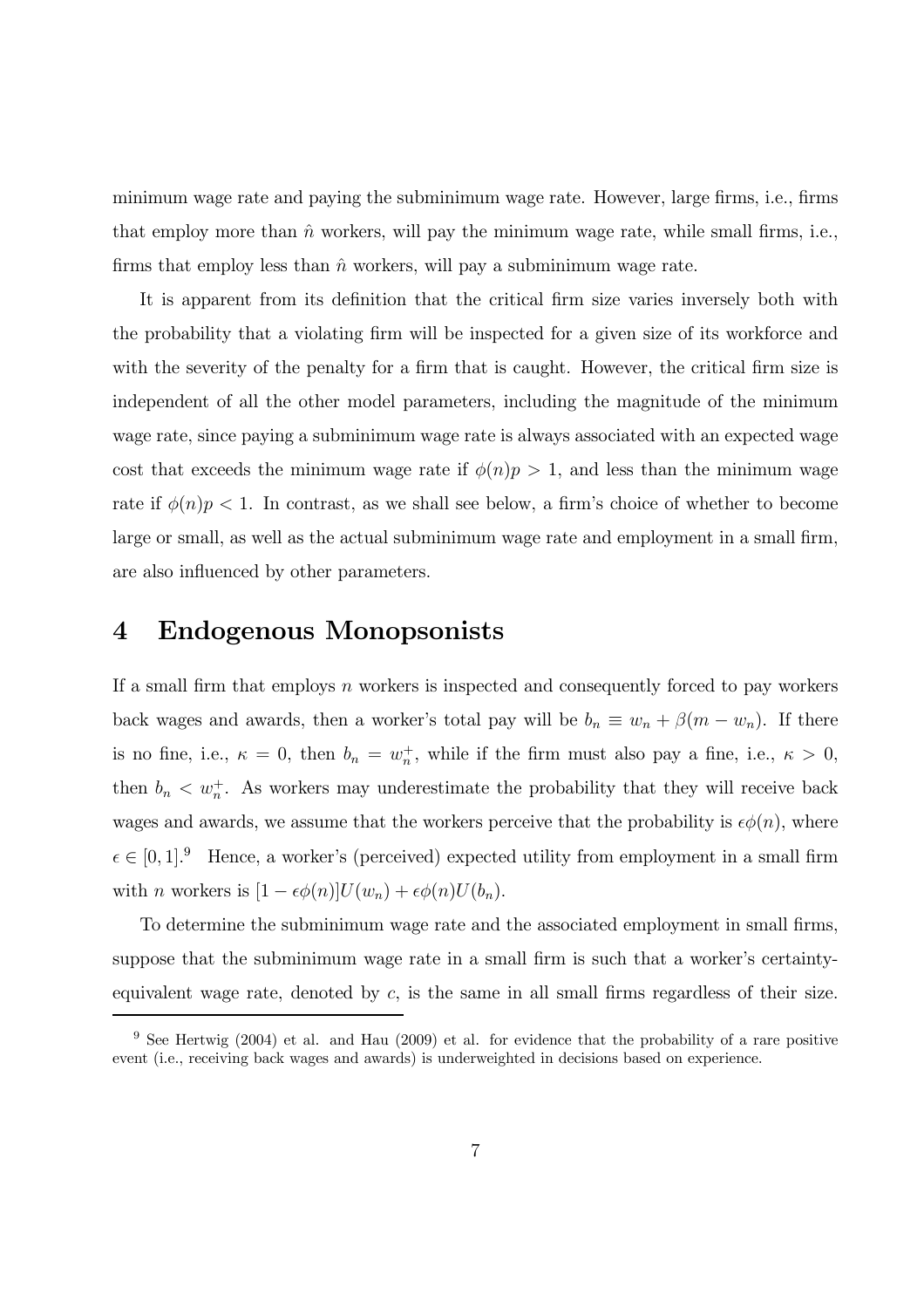That is, for a given c, the subminimum wage rate  $w_n(c)$  satisfies<sup>10</sup>

$$
[1 - \epsilon \phi(n)]U[w_n(c)] + \epsilon \phi(n)U[b_n(c)] = U(c) \text{ for all } n < \hat{n}.
$$
 (1)

However, small firms are concerned with the expected labor cost rather than with the certainty-equivalent wage rate or the subminimum wage rate, and the following lemma establishes that there is a monotonically increasing relationship between the expected labor cost and the size of a firm's workforce for a given certainty-equivalent wage rate:

**Lemma 1:**  $d\overline{w}_n(c)/dn > 0$  for a given c.

Proof: See the Appendix.

To understand the intuition of the lemma, suppose first that a noncomplying firm caught underpaying only has to pay back wages and awards to the workers, but no fine, and that the workers correctly discern the probability of receiving back wages and awards. Then  $b_n = w_n^+$ and  $\epsilon = 1$ . If a firm's expected labor cost were to remain unchanged with an increase in n, and hence also with an increase in the probability that the firm is inspected and forced to pay workers back wages and awards, the subminimum wage rate would have to decrease. However, a decrease in the subminimum wage rate would entail an increase in the total pay to a worker who receives back wages and awards (because  $p > 1$ ), so the result would be an increase in the riskiness of the workers' income.<sup>11</sup> As workers are risk averse, the increased

<sup>11</sup> It follows from the definition of the expected labor cost and  $b_n(c) = w_n^+(c)$  that

$$
w_n(c) = \frac{\overline{w}_n(c) - \phi(n)pm}{1 - \phi(n)p},
$$
  
\n
$$
b_n(c) = \frac{pm[1 - \phi(n)] - (p-1)\overline{w}_n(c)}{1 - \phi(n)p}.
$$

Hence, for a given  $\overline{w}_n$ ,

$$
\frac{dw_n(c)}{d\phi(n)} = -\frac{p[m - \overline{w}_n(c)]}{[1 - \phi(n)p]^2} < 0,
$$

<sup>&</sup>lt;sup>10</sup> Since the subminimum wage rate is then a function of c, we write  $w_n(c)$ ,  $w_n^+(c)$ ,  $\overline{w}_n(c)$ , and  $b_n(c)$  from now on.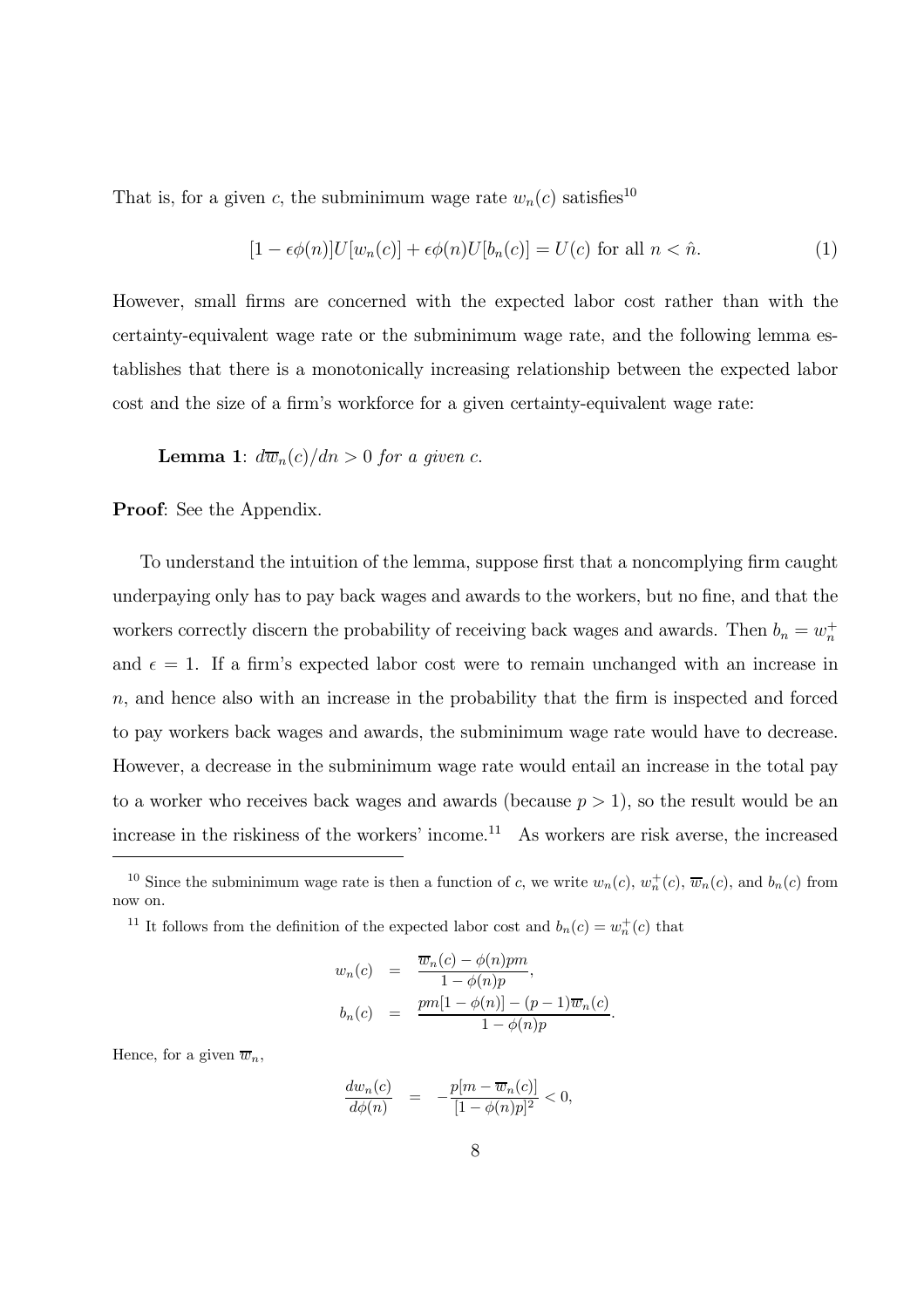riskiness would reduce the certainty-equivalent wage rate. Hence, if the certainty-equivalent wage rate is to remain unchanged with an increase in  $n$ , the firm's expected labor cost must increase with n in order to compensate the workers for the additional risk.

Suppose next that a noncomplying firm that is caught must also pay a fine, which drives a wedge between the firm's expected labor cost and the worker's expected wage rate. That is,  $b_n < w_n^+$ . Since a higher n makes it more likely that the firm is caught and incurs the fine, the firm's expected labor cost increases faster with  $n$  than the worker's expected wage rate increases with  $n$ . The existence of a fine, therefore, accentuates the increasing relationship between the expected labor cost and the size of a firm's workforce for a given certainty-equivalent wage rate.

Finally, suppose that the workers underestimate the probability that they will receive back wages and awards, which drives a further wedge between the firm's expected labor cost and the worker's expected wage rate. That is,  $\epsilon < 1$ . The magnitude of the underestimation increases with  $\phi(n)$  and hence n, and consequently also accentuates the increasing relationship between the expected labor cost and the size of a firm's workforce for a given certainty-equivalent wage rate.

The upshot of Lemma 1 is that for a given certainty-equivalent wage rate the imperfectly enforced minimum wage rate causes the expected marginal labor cost, which is given by

$$
g(n, c) \equiv \partial [n\overline{w}_n(c)]/\partial n
$$
  

$$
= \overline{w}_n(c) + n\partial [\overline{w}_n(c)]/\partial n,
$$

to exceed the expected labor cost  $\overline{w}_n(c)$ . This turns the small firms into endogenous monopsonists that pay workers less than the minimum wage rate and are able to hire additional workers only by increasing the expected labor cost.

$$
\frac{db_n(c)}{d\phi(n)} = \frac{p(p-1)[m - \overline{w}_n(c)]}{[1 - \phi(n)p]^2} > 0.
$$

Since  $\phi(n)$  increases with n, for a given  $\overline{w}_n(c)$ , an increase in n leads to a decrease in  $w_n(c)$  and to an increase in  $b_n(c)$ . Thus, a worker's income becomes riskier when n increases.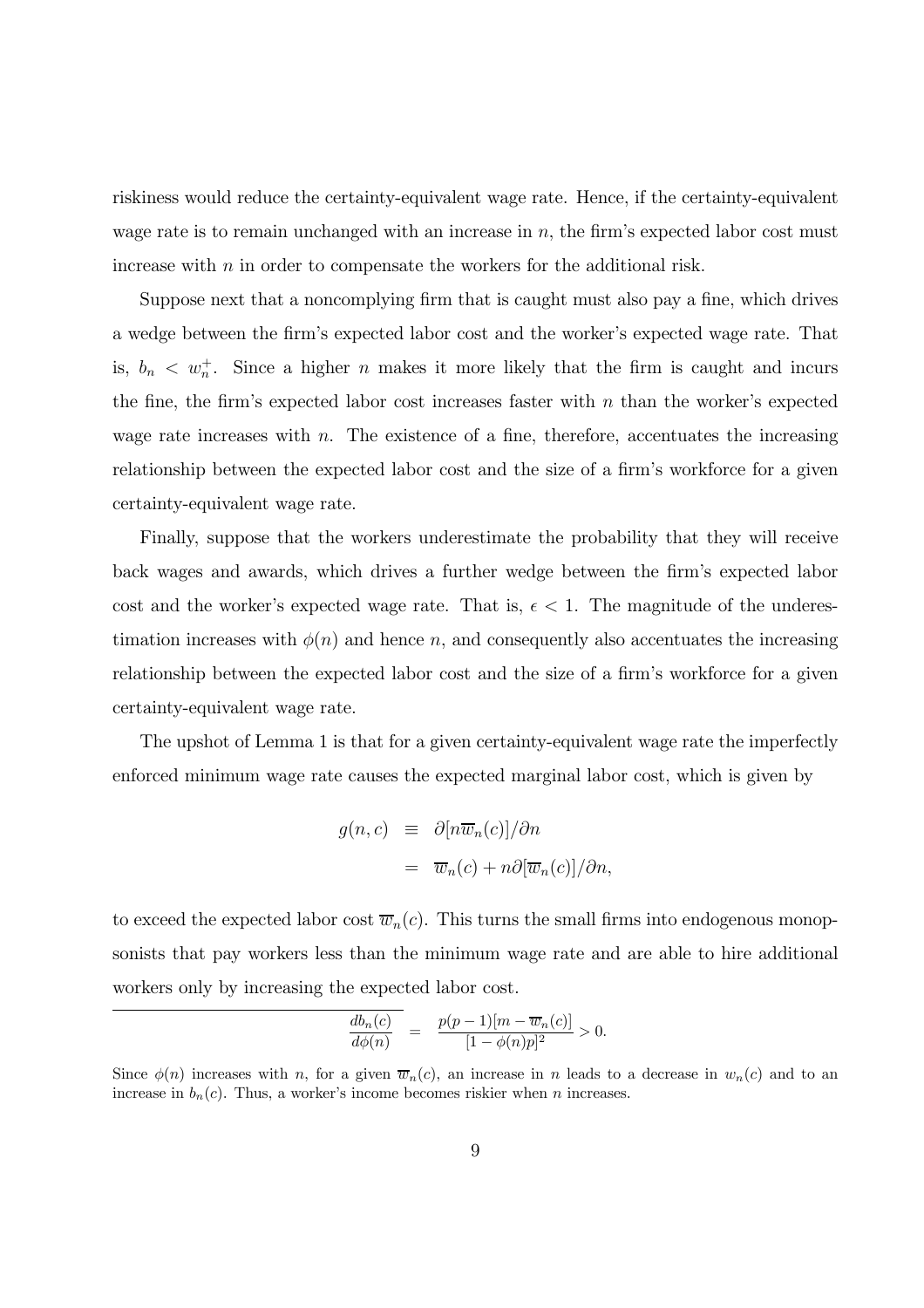#### 5 The Minimum-Wage Equilibrium

A large firm maximizes its profit by setting the value of the marginal product equal to the minimum wage rate, i.e., its employment satisfies  $af'(n) = m$ . Thus, the labor demand of a large firm with idiosyncratic productivity factor a is  $h(m/a)$ , with the firm selecting the lucky workers from among those having reservation wage rates not exceeding the minimum wage rate. The large firm's profit is then  $\pi_a^{\ell}(m) \equiv af[h(m/a)] - mh(m/a)$ .

For a given certainty-equivalent wage rate, a small firm maximizes its expected profit by setting the value of the marginal product equal to the expected marginal labor cost, i.e., its employment satisfies  $af'(n) = g(n, c)$ .<sup>12</sup> Therefore, the labor demand of a small firm, denoted by  $h_a^s(c)$ , is a continuous function of the certainty-equivalent wage rate as well as of the firm's idiosyncratic productivity factor. The small firm's expected profit is then  $\pi_a^s(c) \equiv af[h_a^s(c)] - \overline{w}_n h_a^s(c).$ 

Each firm takes the certainty-equivalent wage rate as given in choosing whether to become a large firm that pays the minimum wage rate, or to become a small firm that pays a subminimum wage rate. On the one hand, a large firm benefits more from having a higher idiosyncratic productivity factor than does a small firm,<sup>13</sup> while, on the other hand, a small firm benefits from the expected wage rate being less than the minimum wage rate. Hence, there exists a unique critical idiosyncratic productivity factor  $\hat{a}(c)$  defined by  $\pi_{\hat{a}(c)}^{\ell}(m)$  $\pi_{\hat{a}(c)}^s(c)$  such that  $\pi_a^{\ell}(m) \geq \pi_a^s(c)$  as  $a \geq \hat{a}(c).$ <sup>14</sup> Accordingly, firms with an idiosyncratic

 $12$  It is assumed that the value of the marginal product of a small firm falls faster with employment than does the expected marginal labor cost, i.e.,  $\partial [af'(n)]/\partial n < \partial g(n,c)/\partial n$ . This assumption is always satisfied if the expected marginal labor cost is nondecreasing in employment.

<sup>&</sup>lt;sup>13</sup> The envelope theorem implies that the derivative of a large firm's profit with respect to a is  $d\pi_a^{\ell}(m)/da =$  $f[h(m/a)],$  and that the derivative of a small firm's expected profit with respect to a is  $d\pi_a^s(c)/da = f[h_a^s(c)].$ Since  $f'(n) > 0$  and  $h(m/a) > \hat{n} > h_a^s(c)$ , it follows that  $d\pi_a^{\ell}(m)/da > d\pi_a^s(c)/da$ .

<sup>&</sup>lt;sup>14</sup> Since  $w_{\hat{n}} = m$ , the critical idiosyncratic productivity factor cannot be less than  $m/f'(\hat{n})$ . If  $\pi_{m/f'(\hat{n})}^{\ell}(m) = \pi_{m/f'(\hat{n})}^s(c)$ , and hence  $\pi_a^{\ell}(m) > \pi_a^s(c)$  for all  $a > m/f'(\hat{n})$ , then  $\hat{a}(c) = m/f'(\hat{n})$ . If  $\pi_{m/f'(\hat{n})}^{\ell}(m) < \pi_{m/f'(\hat{n})}^{s}(c)$ , and hence  $\pi_a^{\ell}(m) < \pi_a^{s}(c)$  for some  $a > m/f'(\hat{n})$ , then  $\hat{a}(c) > m/f'(\hat{n})$ . A firm's employment is a continuously increasing function of a except for an upward jump in employment at  $a = \hat{a}(c)$ if  $\hat{a}(c) > m/f'(n)$ .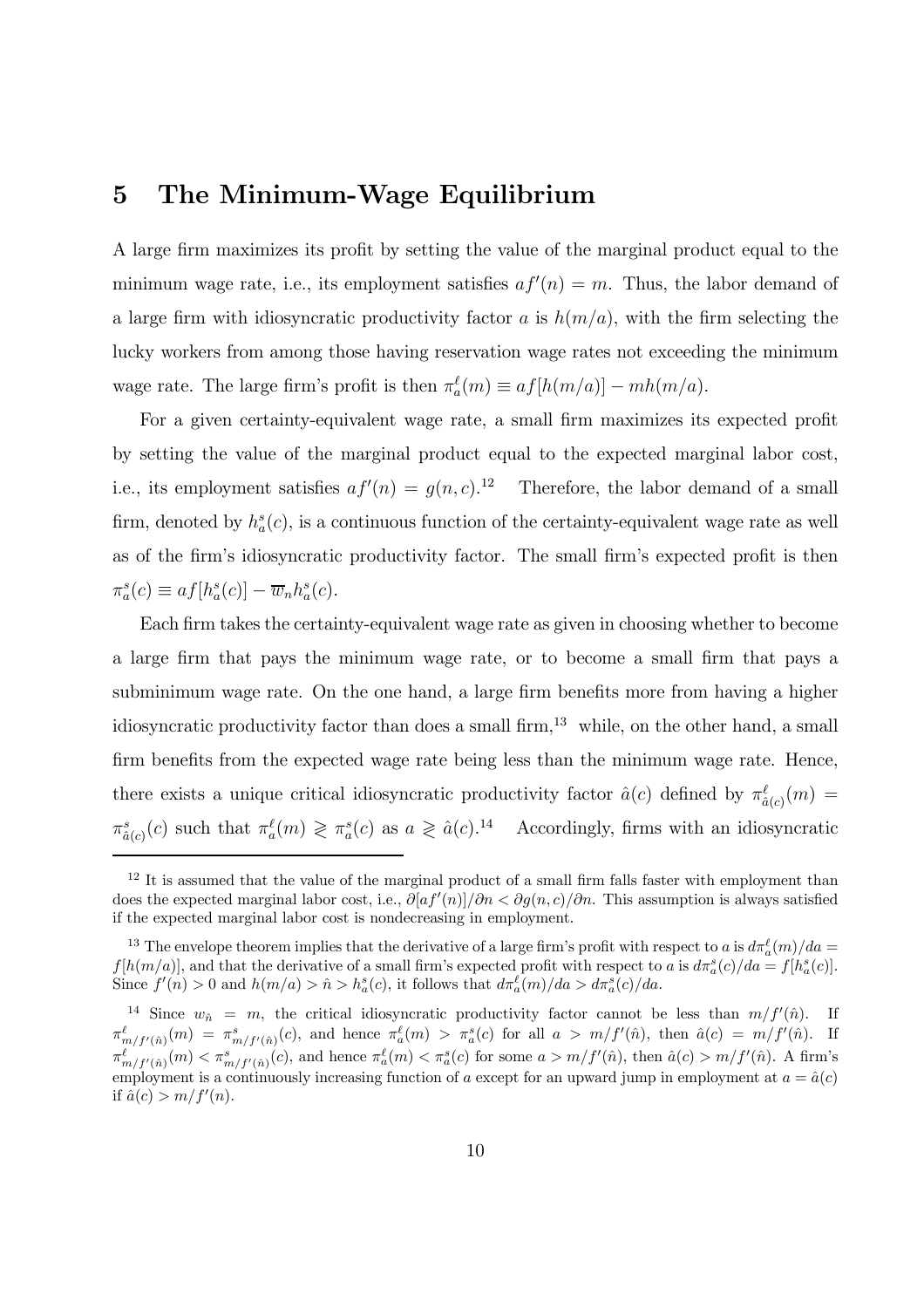productivity factor equal to  $\hat{a}(c)$  are indifferent between being large and small, while firms with an idiosyncratic productivity factor exceeding  $\hat{a}(c)$  will choose to be large, and firms with an idiosyncratic productivity factor less than  $\hat{a}(c)$  will choose to be small. Of course, it is possible that the minimum wage rate will be so high that  $\hat{a}(c) > \overline{a}$ , in which case even the most productive firm will choose to be small and there will be no large firms. However, since  $\eta(a) > 0$  for  $a \in (0, \overline{a}]$ , there will always be small firms.

The aggregate labor supply to the small firms consists of the workers not employed in the large firms. The density of these workers, which depends on how the large firms select their workers, is denoted by  $\psi^s(y)$  and satisfies  $\int_0^m \psi^s(y) dy = \int_0^m \psi(y) dy - \int_{\hat{a}(c)}^{\overline{a}} h(m/a) \eta(a) da$ , where  $\int_{\hat{a}(c)}^{\overline{a}} h(m/a)\eta(a)da$  is the aggregate employment in the large firms (which is zero if there are no large firms). A worker is indifferent between being employed and unemployed if the certainty-equivalent wage rate is equal to his reservation wage rate, will want to be employed if the certainty-equivalent wage rate exceeds his reservation wage rate, and will want not to be employed if it is less. Hence, the aggregate labor supply to small firms is a continuous and weakly increasing function of c given by  $S<sup>s</sup>(c) \equiv \int_0^c \psi^s(y) dy$ .

In order to determine the aggregate labor demand of the small firms, note that if  $\hat{a}(c) = m/f'(\hat{n})$ , then  $\hat{a}(c)$  is independent of c. However, since a higher certainty-equivalent wage rate does not influence the profit of a large firm, but reduces the expected profit of a small firm, if  $\hat{a}(c) > m/f'(\hat{n})$ , the critical idiosyncratic productivity factor is a continuously decreasing function of the certainty-equivalent wage rate.<sup>15</sup> It follows that the aggregate labor demand of the small firms is a continuous function of  $c$  given by

<sup>15</sup> Formally, if  $\hat{a}(c) > m/f'(\hat{n})$ , differentiating  $\pi^{\ell}_{\hat{a}(c)}(m) = \pi^{s}_{\hat{a}(c)}(c)$  with respect to c yields

$$
\begin{array}{rcl} \frac{d\hat{a}(c)}{dc} & = & \frac{\partial \pi_{\hat{a}(c)}^s(c)/\partial c}{\partial\left[\pi_{\hat{a}(c)}^\ell(m)-\pi_{\hat{a}(c)}^s(c)\right]/\partial \hat{a}(c)} \\ \\ & = & -\frac{h_a^s(c)\partial \overline{w}_n/\partial c}{f\{h[m/\hat{a}(c)]\} - f\left[h_{\hat{a}(c)}^s(c)\right]} \\ \\ & = & -\frac{h_a^s(c)[1-\phi(n)p]\partial w_n/\partial c}{f\{h[m/\hat{a}(c)]\} - f\left[h_{\hat{a}(c)}^s(c)\right]}.\end{array}
$$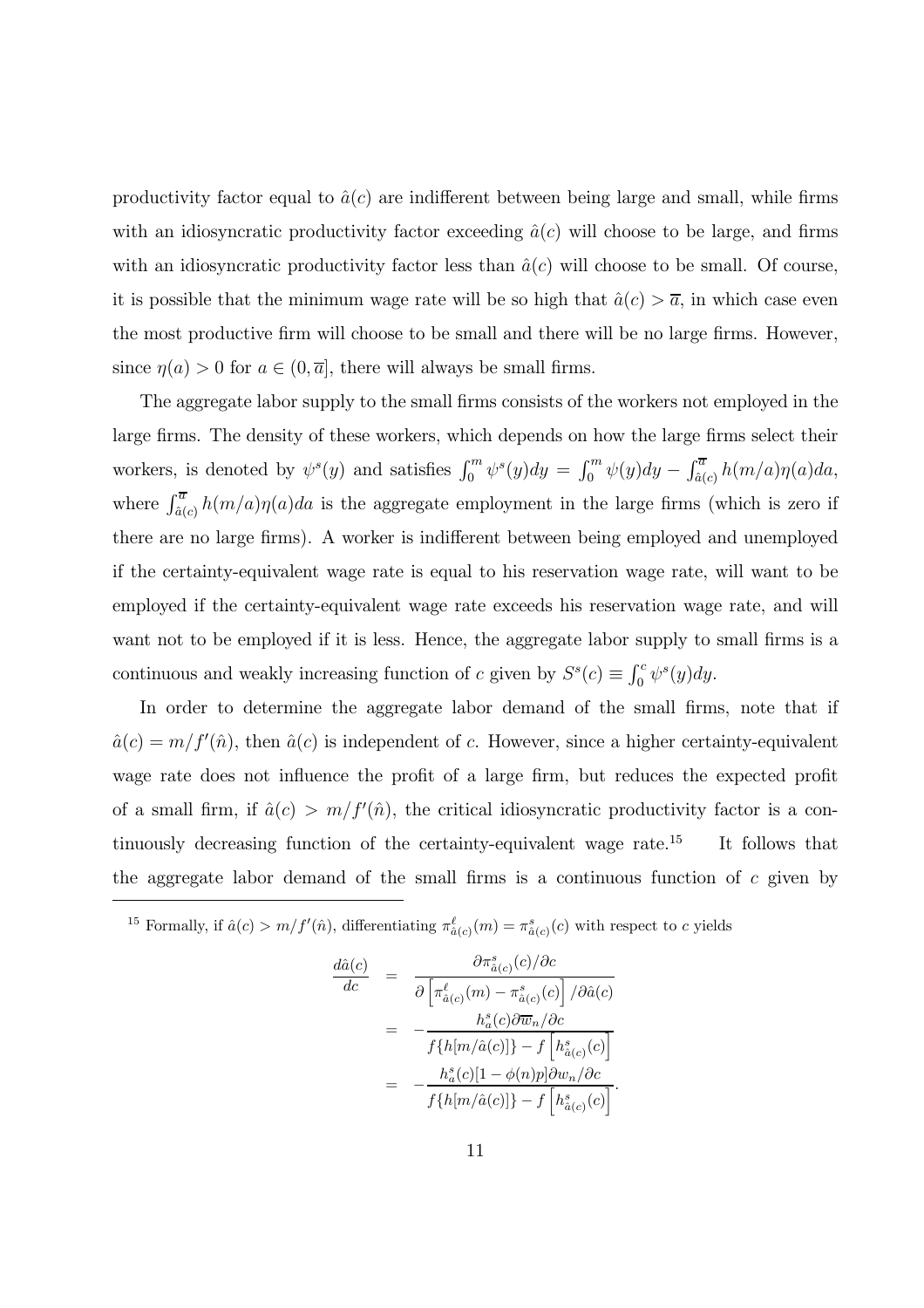$D^{s}(c) \equiv \int_0^{\hat{a}(c)} h_{a}^{s}(c) \eta(a) da.$ 

We now define a minimum-wage equilibrium:

Definition: The labor market is in a minimum-wage equilibrium if the certaintyequivalent wage rate and the associated critical level of the idiosyncratic productivity factor are such that

(1) Firms whose idiosyncratic productivity factor exceeds the critical level will be large, and firms whose idiosyncratic productivity factor is less than the critical level will be small.

(2) Each large firm pays the minimum wage rate and employes the profitmaximizing workforce consisting of workers whose reservation wage rates do not exceed the minimum wage rate.

(3) The aggregate labor supply of workers not employed in the large firms equals the aggregate labor demand of the small firms.

We now establish the existence of a minimum-wage equilibrium and compare it to the competitive benchmark:

#### Proposition 2:

- (1) There exists a certainty-equivalent wage rate,  $c^*$ , for which the labor market is in a minimum-wage equilibrium.
- $(2)$  The certainty-equivalent wage rate in the minimum-wage equilibrium is less than the competitive wage rate, that is,  $c^* < w^*$ .

$$
\frac{\partial w_n}{\partial c} = \frac{U'(c)}{[1 - \epsilon \phi(n)] U'[w_n(c)] + \epsilon \phi(n)(1 - \beta)U'[b_n^+(c)]}
$$

is positive (see note 17 in the Appendix), and  $h[m/\hat{a}(c)] > h_{\hat{a}(c)}^s(c)$  implies that  $f\{h[m/\hat{a}(c)]\} - f\left[h_{\hat{a}(c)}^s(c)\right]$ is positive, it follows that  $d\hat{a}(c)/dc < 0$ .

Since eq. (1) implies that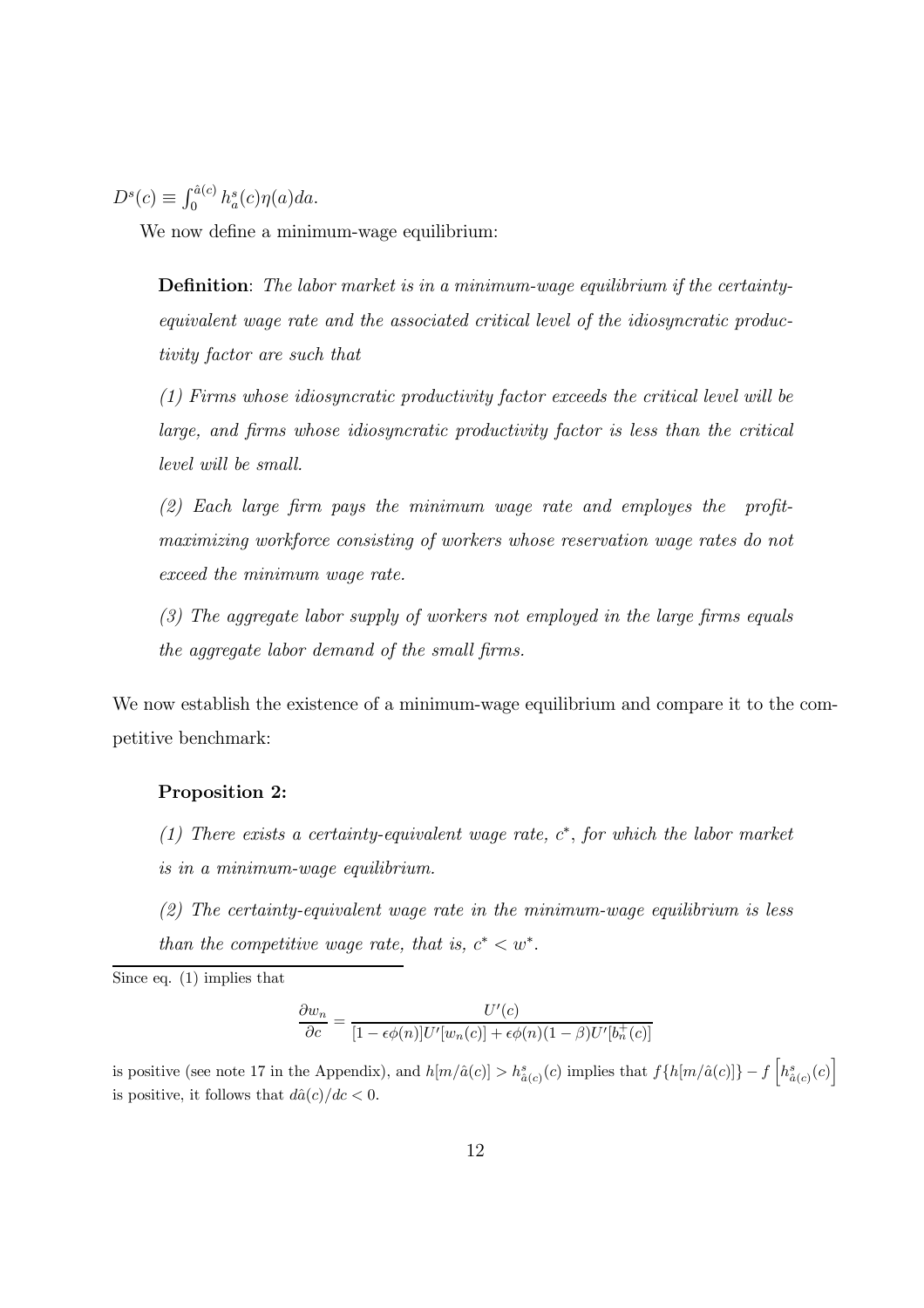**Proof:** Observe that  $S^s(0) = 0$  and  $D^s(0) > 0$  (since  $f'(0) = \infty$  implies that each small firm's labor demand is positive at  $c = 0$ ) assure that  $S<sup>s</sup>(c) < D<sup>s</sup>(c)$  for low values of c. If there are only small firms, then their aggregate labor supply would be  $S<sup>s</sup>(c) = S(c)$  and their competitive aggregate labor demand would be  $D(c) = \int_0^{\hat{a}(c)} h(c/a) \eta(a) da$ . The fact that w<sup>\*</sup> is the competitive wage rate then entails that  $S<sup>s</sup>(c) \geq \int_0^{\hat{a}(c)} h(c/a)\eta(a)da$  for all  $c \geq w^*$ , with the inequality being strict except at  $c = w^*$ . If there are also large firms, then these firms will hire less workers than they would at the competitive wage rate, which makes the above inequality strict also at  $c = w^*$ , i.e.,  $S<sup>s</sup>(c) > \int_0^{\hat{a}(c)} h(c/a)\eta(a)da$  for all  $c \geq w^*$ . Since the monopsony power of the small firms implies that their aggregate labor demand is lower than under competitive conditions, i.e.,  $D^{s}(c) < \int_0^{\hat{a}(c)} h(c/a)\eta(a)da$  for  $c \geq w^*$ , it is assured that  $S<sup>s</sup>(c) > D<sup>s</sup>(c)$  for  $c \geq w^*$ . Hence, the labor market cannot be in a minimum-wage equilibrium for any  $c \geq w^*$ . However, since  $S<sup>s</sup>(c)$  is continuous and weakly increasing in c, and  $D<sup>s</sup>(c)$  is continuous in c, there is a certainty-equivalent wage rate  $c<sup>*</sup> < w<sup>*</sup>$  for which  $S^{s}(c^{*}) = D^{s}(c^{*}).$ 

Proposition 2 shows that in the minimum-wage equilibrium any large firm pays the minimum wage rate and has its labor demand satisfied. At the same time, a subminimumwage labor market arises in which a competitively determined certainty-equivalent wage rate equalizes the labor supply of the workers not employed in the large firms with the labor demand of the small firms. The equilibrium certainty-equivalent wage rate is generally not unique both because the aggregate labor demand of the small firms may not always decrease in c, and because the aggregate labor supply to the small firms depends on how the large firms select their workers from among those with reservation wage rates not exceeding the minimum wage rate.<sup>16</sup> Furthermore, while the equilibrium certainty-equivalent wage rate

<sup>&</sup>lt;sup>16</sup> If the aggregate labor demand of the small firms always decreases in c, then the highest possible equilibrium certainty-equivalent wage rate is obtained if all workers hired by the large firms have reservation wage rates that are less than the equilibrium certainty-equivalent wage rate. Furthermore, the equilibrium certainty-equivalent wage rate is lower, the more of the workers hired by the large firms that have reservation wage rates exceeding the equilibrium certainty-equivalent wage rate.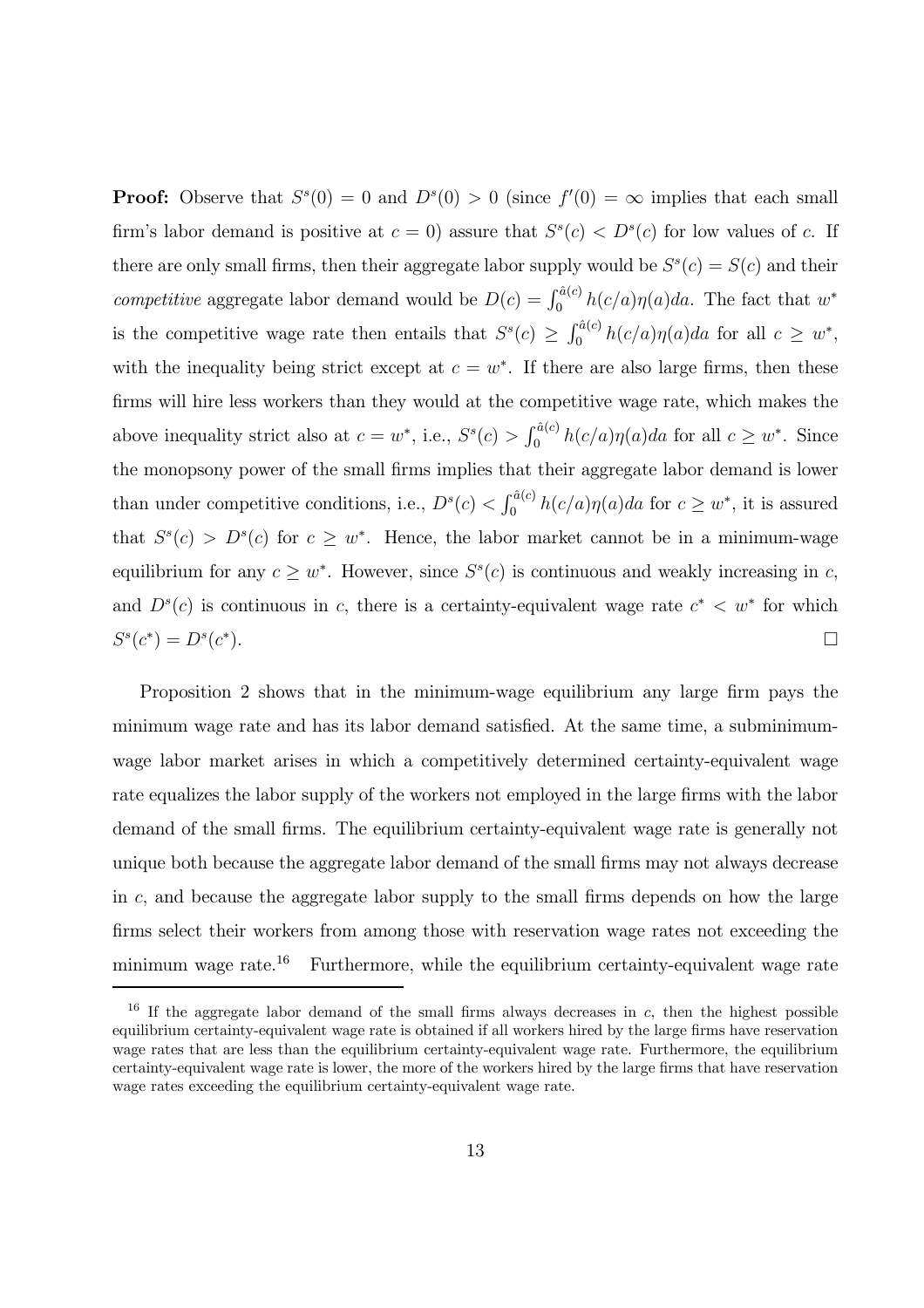is the same for all workers employed in the small firms, their subminimum wage rates differ as they depend on the size of the firm's workforce.

Large firms hire less workers at the minimum wage rate than they would in the competitive equilibrium, and some of their workers may have reservation wage rates that exceed the competitive wage rate. If the certainty-equivalent wage rate were equal to the competitive wage rate, therefore, the labor supply of workers not employed in the large firms would at least be equal to the labor demand of the small firms. However, the monopsonistic behavior of the small firms reduces their labor demand to less than the competitive level. Hence, the certainty-equivalent wage rate in the minimum-wage equilibrium is below the competitive wage rate. This entails that some of the workers who would have been employed by the small firms in the competitive equilibrium (and cannot find employment in the large firms, if there are any, at the minimum wage rate), will not be working at all in the minimum-wage equilibrium. Thus, in sharp contradiction to its purported goal, the minimum wage rate has the perverse effect of not only reducing the employment in the small firms, but also of making those workers who do get employed in the small firms worse off.

Since the small firms always reduce their labor demand to less than the competitive level in order to exploit their monopsony power, Proposition 2 is valid whether there are both large and small firms, or only small firms. Consequently, from the fact that  $c^* \leq w^*$  in the minimum-wage equilibrium, we have the following:

Corollary: If all firms are small, then all the workers that would be employed in the competitive equilibrium are worse off in the minimum-wage equilibrium.

Clearly, the only workers who benefit from the minimum wage rate are those who get employed in large firms. Thus, if there are no large firms, all workers who would be employed in the absence of a minimum wage rate lose from its existence.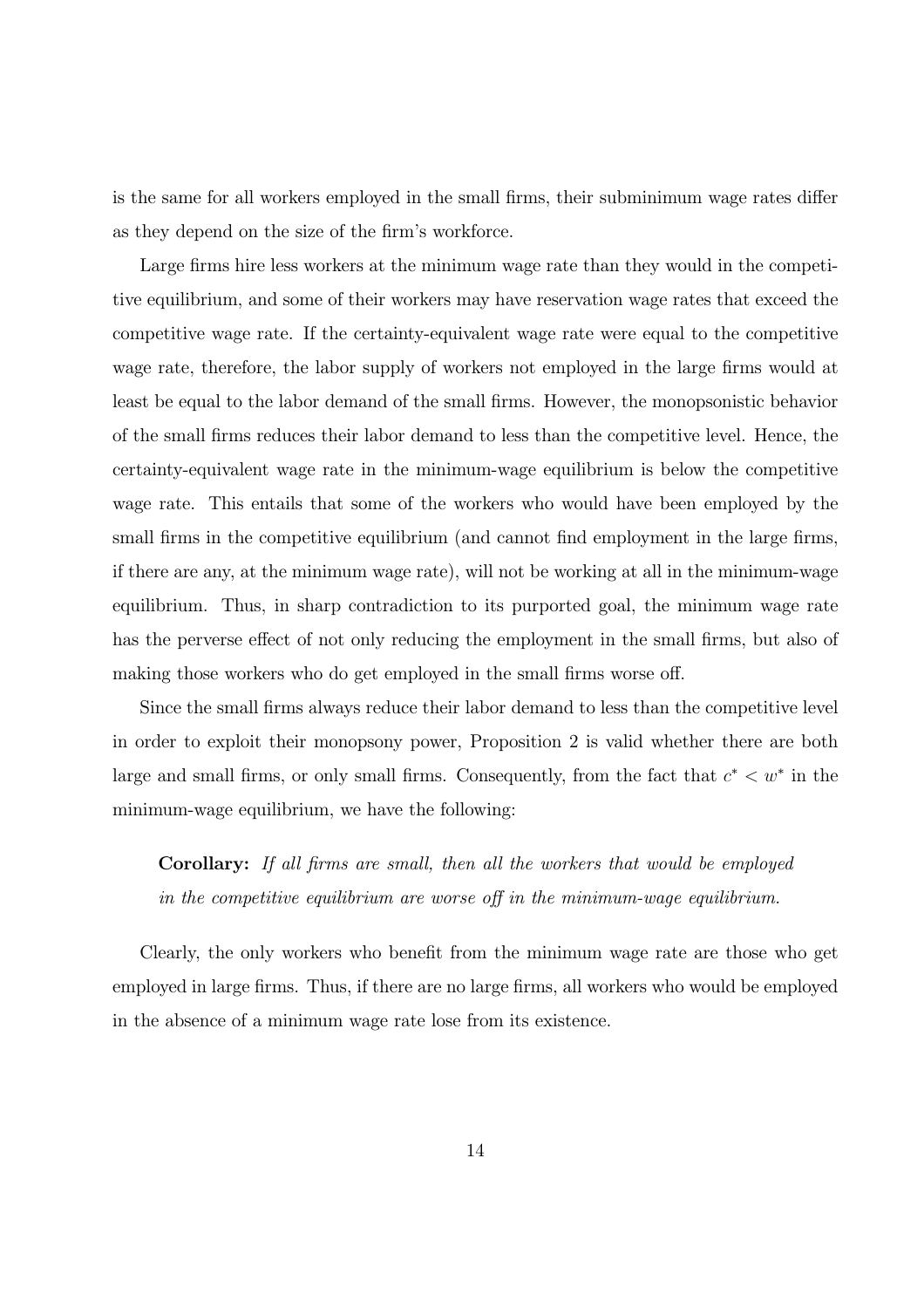## 6 Conclusion

This paper has examined the consequences of introducing a minimum wage rate in an otherwise competitive low-pay labor market. Our finding is diametrically opposite to Robinson's well-known insight that under monopsony a minimum wage rate can enhance competitiveness and thereby increase both the wage rate and the employment of low-pay workers. The reason is that the minimum wage rate is not perfectly enforced which causes small firms to face an upward-sloping labor supply schedule. Specifically, we show that introducing a minimum wage rate in a competitive labor market turns small firms into endogenous monopsonists, and that the minimum wage rate therefore has the perverse effect of reducing the employment in the small firms as well as what these firms will offer their workers. Indeed, if there are only small firms, the minimum wage rate makes all workers that would be employed in the absence of a minimum wage rate worse off.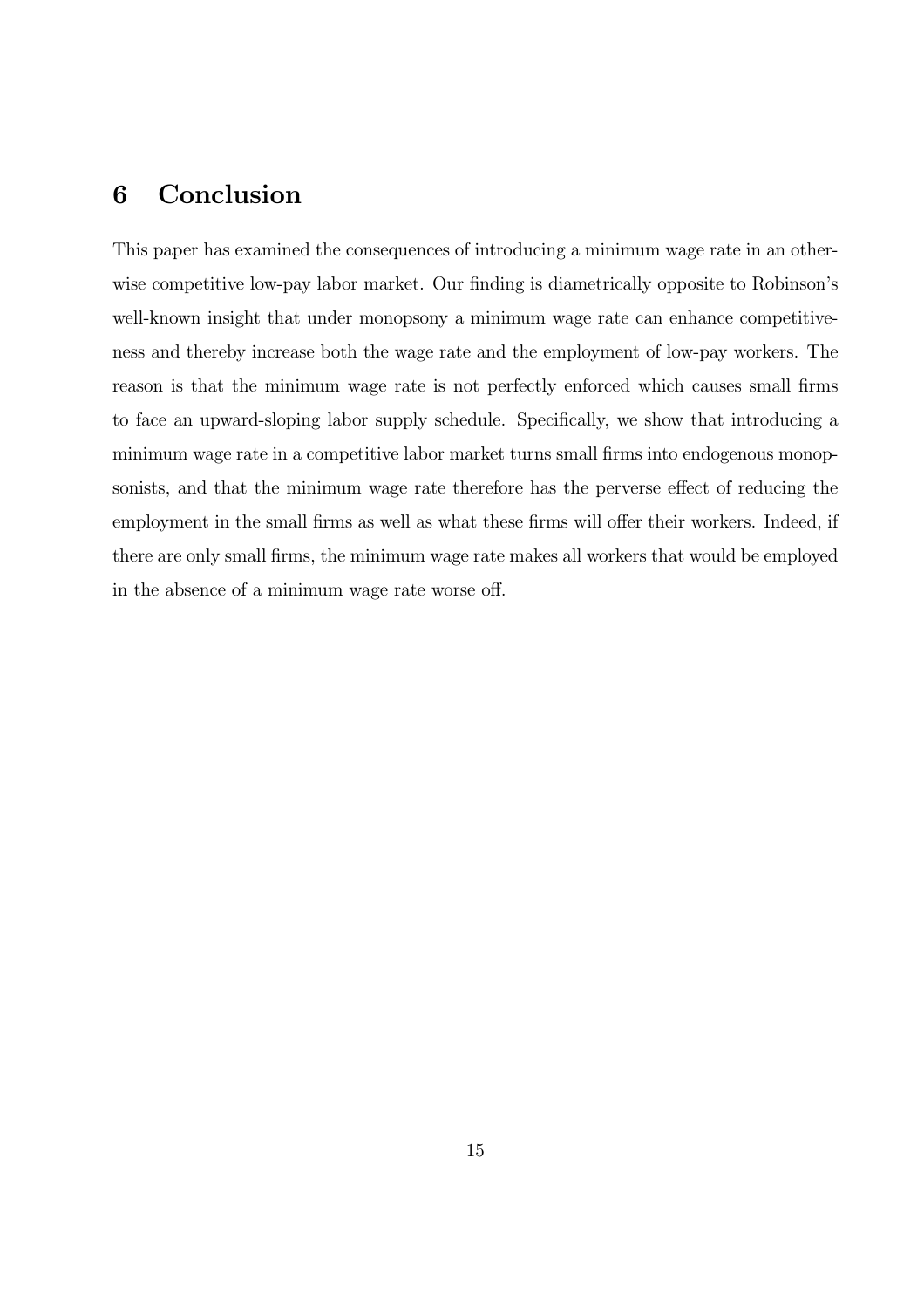# Appendix

We want to show that for a given certainty-equivalent wage rate, the expected labor cost in small firms,  $\overline{w}_n(c)$ , increases with n. Note that n does not affect  $\overline{w}_n(c)$  directly, but only indirectly through its effect on  $\phi(n)$  and further via the effect of  $\phi(n)$  on  $w_n(c)$ . Since  $\phi(n)$ increases with n (because  $\phi(n) < 1$ ), in order to show that  $\overline{w}_n(c)$  increases with n, it suffices to show that  $\overline{w}_n(c)$  increases with  $\phi(n)$ .

Differentiating  $\overline{w}_n(c)$  with respect to  $\phi(n)$  yields

$$
\frac{d\overline{w}_n(c)}{d\phi(n)} = w_n^+(c) - w_n(c) + [1 - \phi(n)p]\frac{dw_n(c)}{d\phi(n)}.
$$

Using that eq. (1) implies that

$$
\frac{dw_n(c)}{d\phi(n)} = \frac{\epsilon\{U[w_n(c)] - U[b_n(c)]\}}{[1 - \epsilon\phi(n)]U'[w_n(c)] + \epsilon\phi(n)(1 - \beta)U'[b_n(c)]},
$$

one obtains that

$$
\frac{d\overline{w}_n(c)}{d\phi(n)} = w_n^+(c) - w_n(c) + \frac{[1 - \phi(n)p] \epsilon \{ U[w_n(c)] - U[b_n(c)] \}}{[1 - \epsilon \phi(n)] U'[w_n(c)] + \epsilon \phi(n)(1 - \beta) U'[b_n(c)]},
$$

which has the same sign  $as^{17}$ 

$$
A = [1 - \epsilon \phi(n)]U'[w_n(c)] + \epsilon \phi(n)(1 - \beta)U'[b_n(c)] - [1 - \phi(n)p]\epsilon \left\{ \frac{U[b_n(c)] - U[w_n(c)]}{w_n^+(c) - w_n(c)} \right\}.
$$

Since the utility function is strictly concave and  $w_n^+(c) \ge b_n(c)$ , it follows that

$$
\frac{U[b_n(c)] - U[w_n(c)]}{w_n^+(c) - w_n(c)} < U'[w_n(c)],
$$

and hence that

$$
A > [1 - \epsilon \phi(n) - \epsilon + \epsilon \phi(n)p]U'[w_n(c)] + \epsilon \phi(n)(1 - \beta)U'[b_n(c)].
$$

Using that  $p \ge \beta$  and  $U'[w_n(c)] > U'[b_n(c)]$ , we then obtain that

$$
A > (1 - \epsilon)U'[w_n(c)],
$$

which is nonnegative. Consequently,  $d\overline{w}_n(c)/d\phi(n) > 0$  and hence  $d\overline{w}_n(c)/dn > 0$ . For a given certainty-equivalent wage rate, therefore, the expected labor cost increases with n.

<sup>&</sup>lt;sup>17</sup> Note that  $[1 - \epsilon \phi(n)]U'[w_n(c)] + \epsilon \phi(n)(1 - \beta)U'[b_n(c)]$  is positive, since it can be written as  $[1 - \epsilon \phi(n)]U'[w_n(c)]$  $\epsilon \phi(n) \left[ U'[w(c)] - U'[b_n(c)] \right] + [1 - \epsilon \phi(n) \beta] U'[b_n(c)],$  where each term is positive.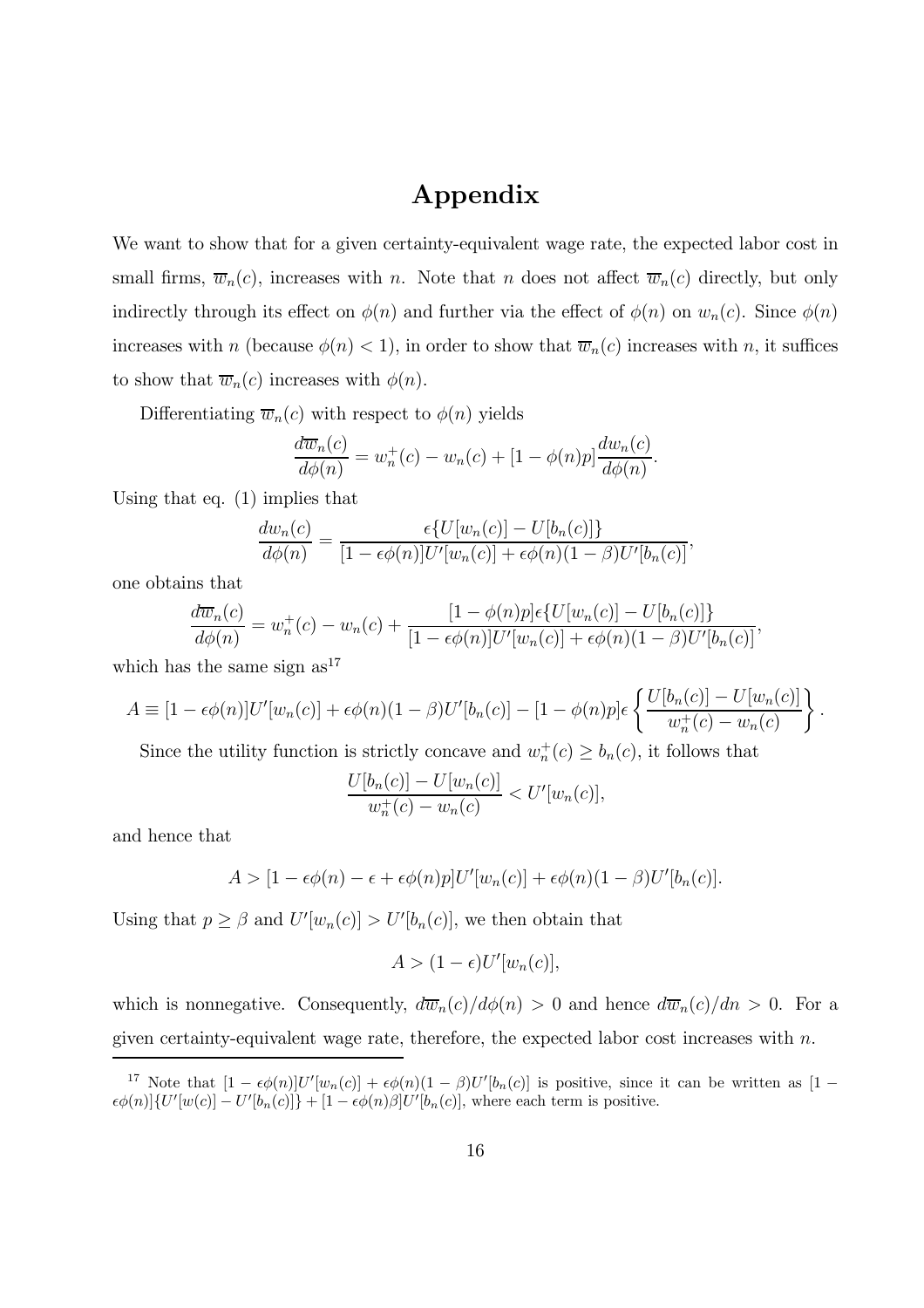## References

- Ashenfelter, O., Smith, R.S., 1979. Compliance with the minimum wage law. Journal of Political Economy 87, 333-350.
- Basu, A.K.; Chau, N., Kanbur, R., 2009. Turning a blind eye: Costly enforcement, credible commitment and minimum wage laws, Economic Journal (forthcoming).
- Bhaskar, V.; Manning, A., To, T., 2002. Oligopsony and monopsonistic competition in labor markets. Journal of Economic Perspectives 16, 155-174.
- Bird, K., Manning, C., 2008. Minimum wages and poverty in a developing country: Simulations from Indonesia's Household Survey. World Development 36, 916-933.
- Card, D., Krueger, A.B., 1995. Myth and measurement: The new economics of the minimum wage. Princeton, NJ: Princeton University Press.
- Card, D., Krueger, A.B., 2000. Minimum wages and employment: A case study of the fastfood industry in New Jersey and Pennsylvania: Reply. American Economic Review 90, 1397-1420.
- Chang, Y-M., Ehrlich, I., 1985. On the economics of compliance with the minimum wage law. Journal of Political Economy 93, 84-91.
- Cortes, K.E., 2005. Wage effects on immigrants from an increase in the minimum wage rate: An analysis by immigrant industry concentration. IZA Discussion Paper No. 1064.
- Danziger, L., 2009. Noncompliance and the effects of the minimum wage on hours and welfare in competitive labor markets. Working Paper.
- Dickens, R., Machin, S., Manning, A., 1999. The effects of minimum wages on employment: Theory and evidence from Britain. Journal of Labor Economics 17, 1-22.
- Flinn, C.J., 2006. Minimum wage effects on labor market outcomes under search, matching, and endogenous contact rates. Econometrica 74, 1013-1062.
- Gindling, T.H., Terrell, K., 2005. The effect of minimum wages on actual wages in formal and informal sectors in Costa Rica. World Development 33, 1905-1921.
- Gindling, T.H., Terrell, K., 2009. Minimum wages, wages and employment in various sectors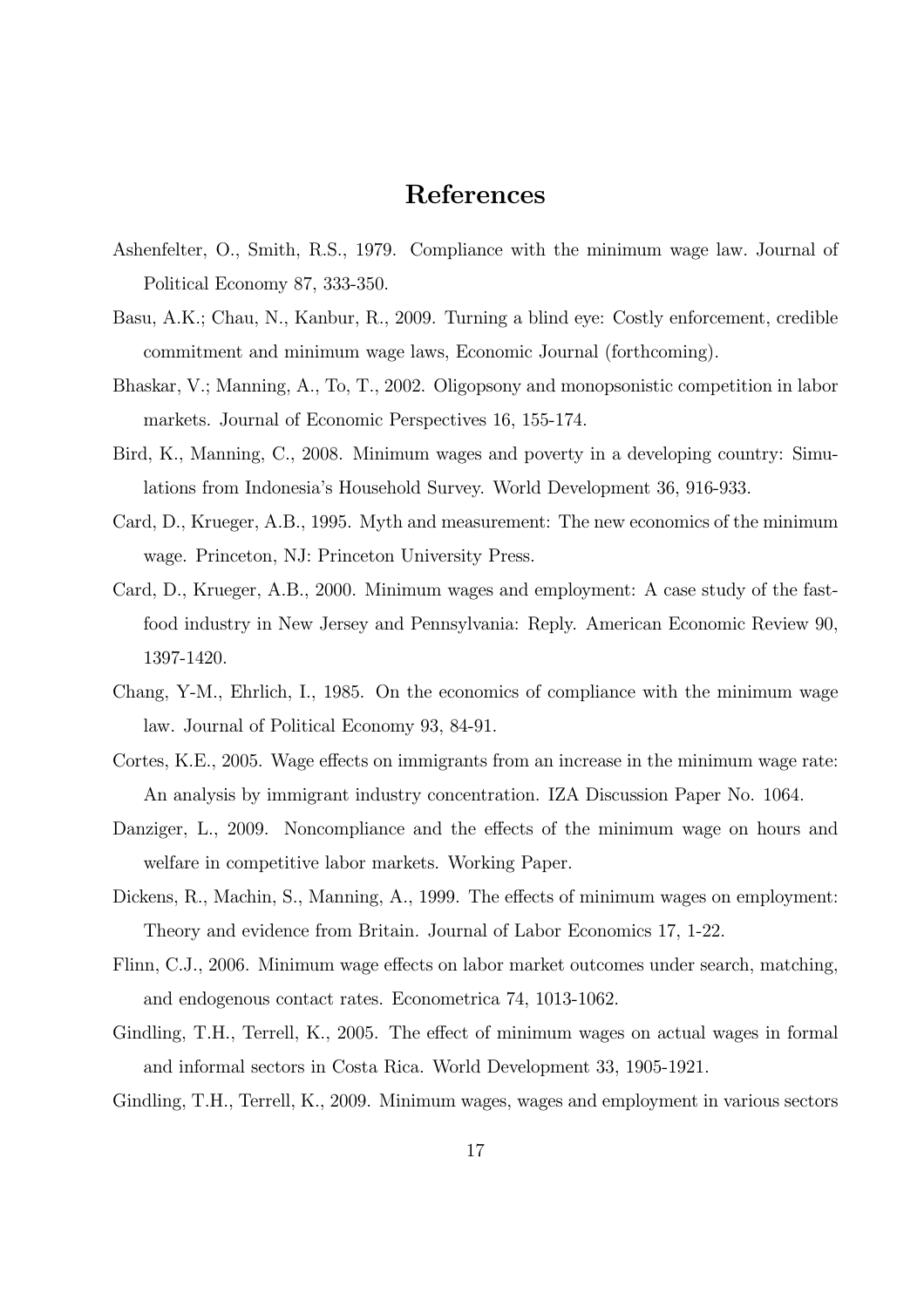in Honduras. Labor Economics 16, 291-303.

- Grenier, G., 1982. On compliance with the minimum wage law. Journal of Political Economy 90, 184-187.
- Hau, R., Pleskac, T.J., Hertwig, R., 2009. Decisions from experience without sampling error. Journal of Behavioral Decision Making (forthcoming).
- Hertwig, R., Barron, G., Weber, E.U., Erev, I., 2004. Decisions from experience and the effect of rare events in risky choice. Psychological Science 15, 534-539.
- Kristensen, N., Cunningham, W., 2006. Do minimum wages in Latin America and the Caribbean matter? Evidence from 19 countries. World Bank Policy Research Paper 3870.
- Mortensen, D.T., Pissarides, C.A., 1994. Job creation and job destruction in the theory of unemployment. Review of Economic Studies 61, 397-415.
- Neumark, D., Wascher, W., 1994. Employment effects of minimum and subminimum wages: Panel data on state minimum wage laws: Reply. Industrial and Labor Relations Review 47, 497-512.
- Neumark, D., Wascher, W., 2000. Minimum wages and employment: A case study of the fast-food industry in New Jersey and Pennsylvania: Comment. American Economic Review 5, 1362-1396.
- Neumark, D.; Cunningham, W., Siga, L., 2006. The effects of the minimum wage in Brazil on the distribution of family incomes: 1996-2001. Journal of Development Economics 80, 136-159.
- Rebitzer, J.B., Taylor, L.J., 1995. The consequences of minimum wage laws: Some new theoretical ideas. Journal of Public Economics 56, 245-255.
- Robinson, J., 1933. The economics of imperfect competition. London, MacMillan.
- Strobl, E., Walsh, F., 2003. Minimum wages and compliance: The case of Trinidad and Tobago. Economic Development and Cultural Change 51, 427-450.
- U.S. Department of Labor, 2007, at http://www.dol.gov/esa/whd/statistics/2008FiscalYear.htm.